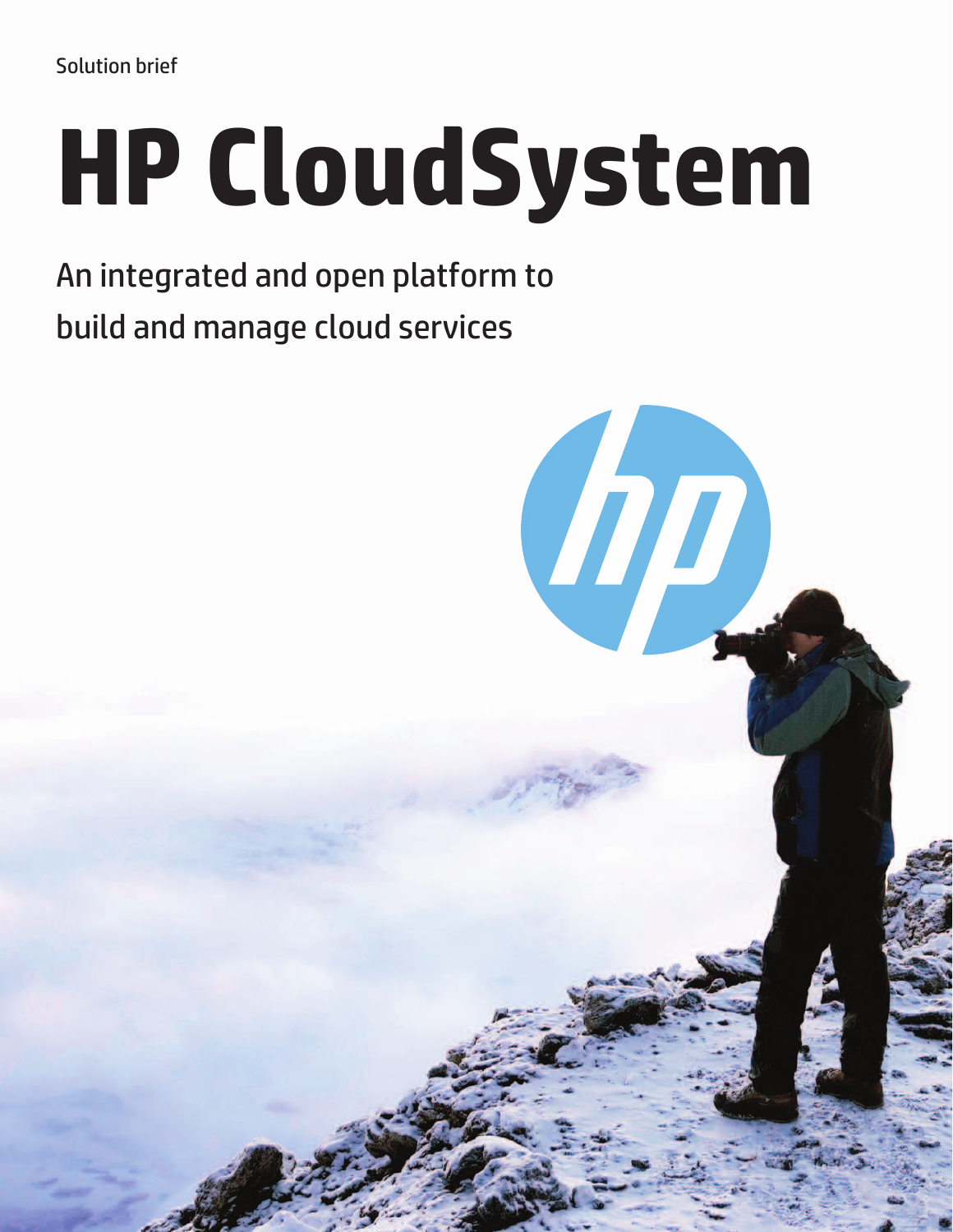## **The industry's most complete cloud system for enterprises and service providers**

Approximately every decade, technology delivery undergoes a tectonic shift that changes the consumption of technology and the value that it can bring. Today, mobility, social, big data, and the advent of cloud computing offer new ways for IT to help organizations accelerate progress towards solving their most pressing challenges—speeding innovation, enhancing agility, and improving financial management.

Cloud is a key component of their ability to gain unencumbered access to information technology—to access "Infrastructure Anywhere, Applications Anywhere, Information Anywhere or better said: Services Anywhere." In order to deliver on the "Services Anywhere" promise, organizations will have to think differently about IT. No longer will they be solely a builder of internal infrastructure and services, but will also need to broker or consume third-party/external services. The key will be understanding the unique requirements of each service such as availability, cost, performance, and regulatory needs, then address them in the most efficient and cost effective way. This will be done by creating the right mix of on-premise and off-premise services that leverage the best of traditional IT, private, managed, and public cloud: a hybrid delivery environment.

Organizations building on-premise environments are being constrained by the lack of a comprehensive, integrated solution that creates confidence and a sense of trust in the cloud. Current approaches to cloud computing create fragmentation and can only address a portion of the capabilities required for a complete cloud solution. The right cloud solution must alleviate concerns including the difficulty in managing private and public clouds with traditional in-house IT environments, application robustness, security, and agility.

Clients will accelerate their move to, and fully exploit, the cloud when vendors offer an integrated system that delivers a set of cloud fundamentals:

# **The solution: HP CloudSystem**

HP CloudSystem is the most complete, integrated, open platform that enables enterprises and service providers to build and manage services across private, public, and hybrid cloud environments.

Based on proven, market-leading HP Converged Infrastructure and Cloud Service Automation, HP CloudSystem integrates servers, storage, networking, security, and management to automate the infrastructure-to-application lifecycle for hybrid service delivery management. The result is a complete cloud solution that lets enterprises gain agility and speed, and allows service providers to drive top-line growth.

As a part of the HP Converged Cloud architecture, clients have a simplified, integrated platform that is easier to manage and provides flexibility and portability between private, public, and managed clouds.

## **About HP Converged Cloud**

HP Converged Cloud is the industry's first hybrid delivery approach and portfolio based on a common architecture that enables customers to build, manage, secure, and consume cloud services that span private, managed, and public clouds as well as traditional IT.

HP Converged Cloud is based on open standards and supports multi-vendor, heterogeneous software and hardware. It is built on industry-leading HP Converged Infrastructure, HP Converged Management and Security, HP Converged Information, and OpenStack technologies.

| Provide unparalleled choice                                                                                                                               | <b>Provide confidence in the solution</b>                   | <b>Provide a consistent framework</b>              |
|-----------------------------------------------------------------------------------------------------------------------------------------------------------|-------------------------------------------------------------|----------------------------------------------------|
| Private, managed, public cloud with<br>traditional IT                                                                                                     | Manage, automate, and orchestrate across models             | Single architecture underpins all models           |
| Open, heterogeneous ecosystem build-out:<br>support for a broad ecosystem of apps,<br>hypervisors, operating systems,<br>and heterogeneous infrastructure | Optimized for infrastructure, applications, and information | One experience across models                       |
| Portability across models                                                                                                                                 | Secure across models                                        | Scalability to meet unpredictable business demands |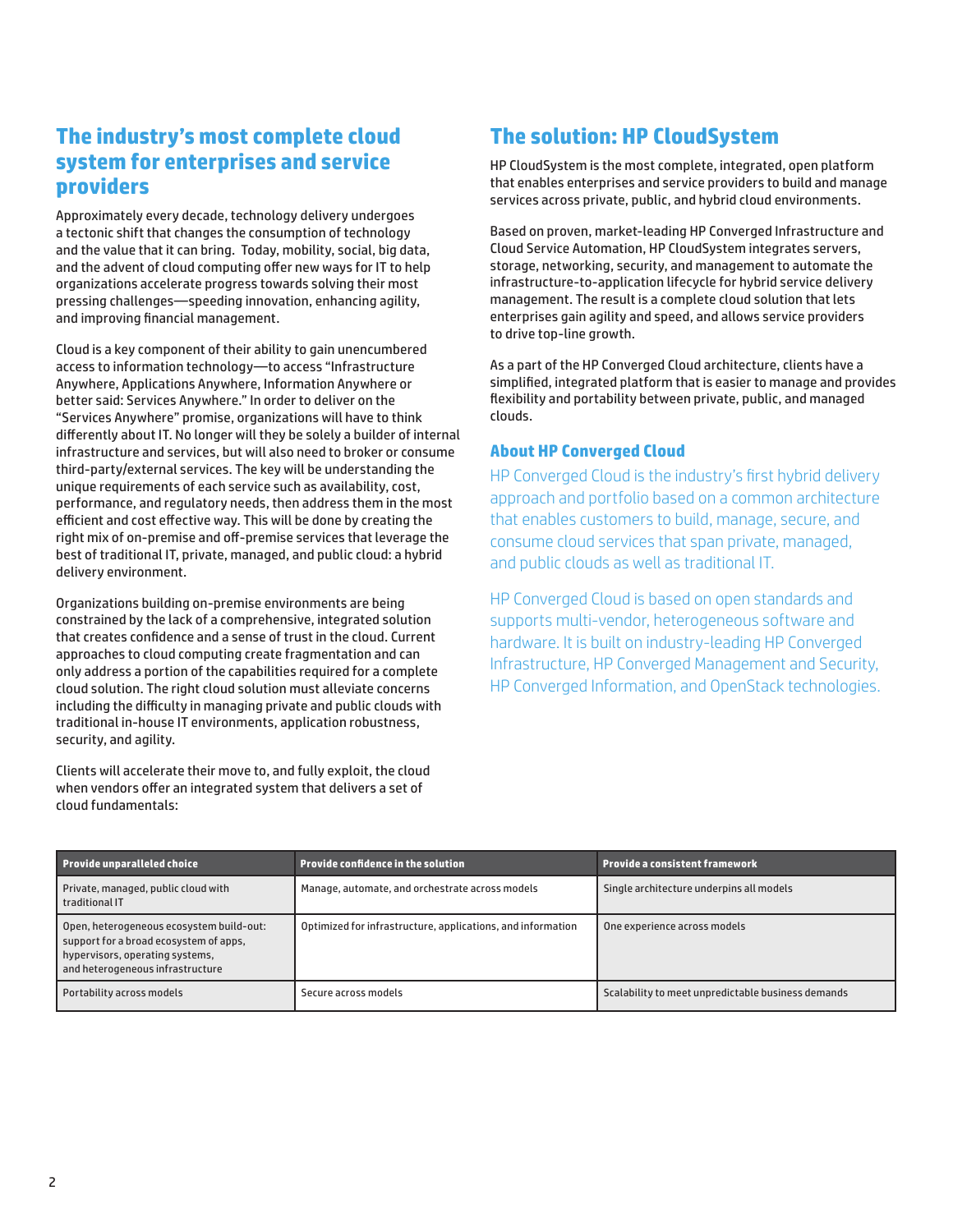HP CloudSystem is built on proven HP Cloud Service Automation and HP Converged Infrastructure, and manages private or hybrid clouds with an open, heterogeneous architecture.



#### **HP CloudSystem features meet your business needs**

| HP CloudSystem gives you a solution that offers your business: | With features like these:                                                                                                                                                                                                                                                                                                                                                                                                                                         |
|----------------------------------------------------------------|-------------------------------------------------------------------------------------------------------------------------------------------------------------------------------------------------------------------------------------------------------------------------------------------------------------------------------------------------------------------------------------------------------------------------------------------------------------------|
| Services in minutes, managed for a lifetime                    | • Intelligent automation allows you to provision complex services in just minutes, from infrastructure<br>to application.<br>• Provides complete application lifecycle management; from provisioning to monitoring to retirement<br>of the application (and associated infrastructure).                                                                                                                                                                           |
| <b>Reduced complexity</b>                                      | . Integrated and supported by single vendor versus competitors who require complex partnerships<br>and its inherent complexity.<br>• Pre-packaged service designs, templates, and tools (Cloud Maps) for popular applications to help<br>clients personalize and rapidly automate their cloud services.                                                                                                                                                           |
| No vendor lock-in                                              | • CloudSystem is open and heterogeneous, avoiding vendor lock in.<br>. Enables you to leverage existing investments, minimize risk, and help ensure clients have choice.<br>. CloudSystem is optimized for HP infrastructure, but supports third-party infrastructure, plus multiple<br>hypervisors and operating systems.                                                                                                                                        |
| <b>Built to adapt</b>                                          | . CloudSystem is flexible and supports all service models (infrastructure as a service, platform as a<br>service, software as a service).<br>. Full support of all deployment models (private, virtual private, public) so you can use it to get started<br>small and grow tall.<br>. Complete with built-in, out-of-the-box bursting and scales to address unpredictable business<br>demands and provides access to external resources on a pay-as-you-go basis. |
| Built on proven, marketing leading technology                  | . CloudSystem is based on proven, market-leading HP Converged Infrastructure (servers, storage,<br>networking) and automation, management, and security software.                                                                                                                                                                                                                                                                                                 |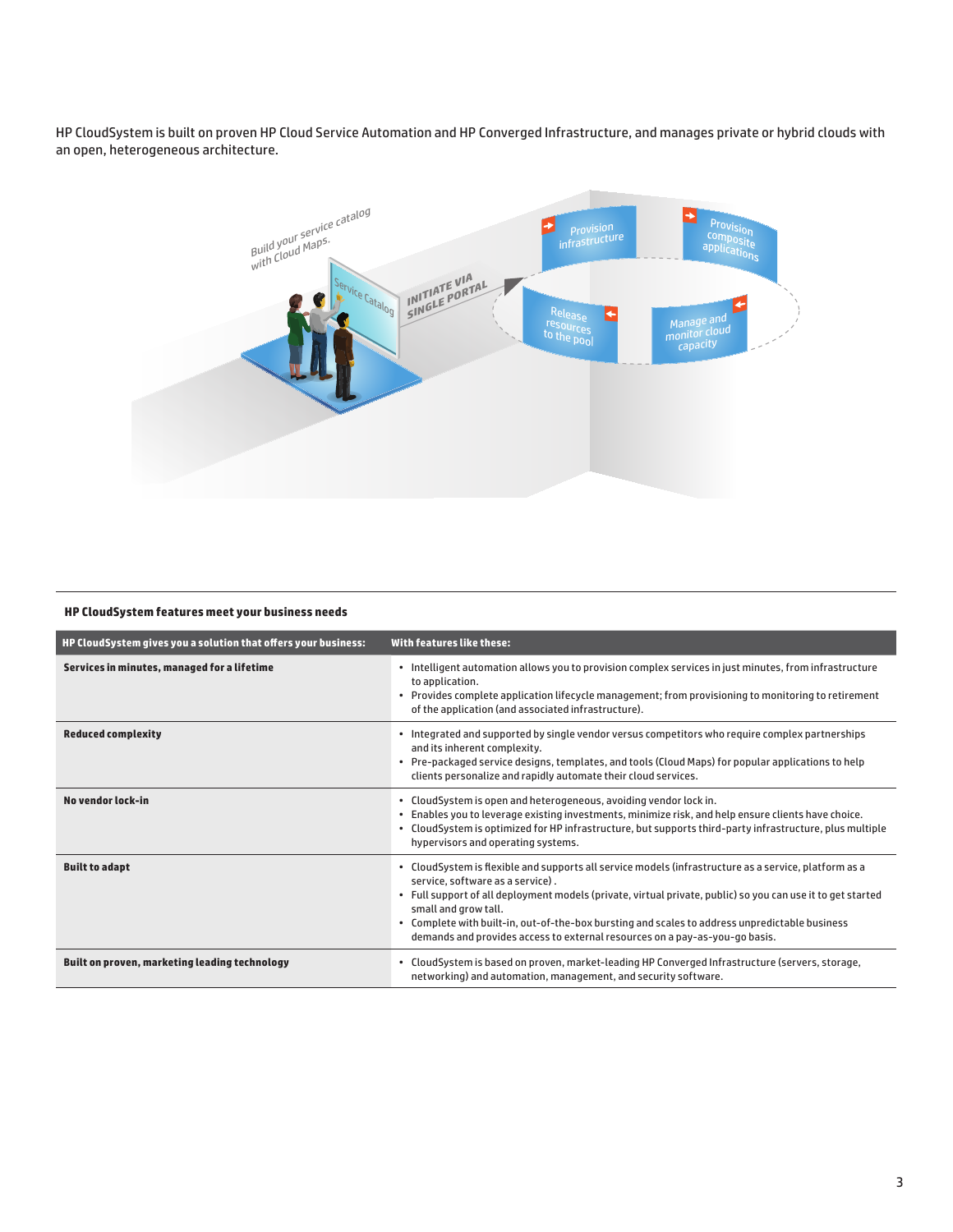HP CloudSystem has a full range of scalable, extensible offerings to fit any level of cloud maturity.



## **CloudSystem differentiation**

HP CloudSystem is an integrated system that unifies the control and delivery of cloud services, whether their provenance is your data center, an HP cloud environment like an HP Cloud Services hosted cloud, or an external source such as Amazon Web Services. With HP CloudSystem, you get a secure, scalable cloud solution that includes:

- Industry's most complete, integrated system to build and manage cloud services
- Single services view across private, public, and hybrid cloud
- Multi-hypervisor, multi-OS, heterogeneous infrastructure
- Intelligent automation and lifecycle management; application-toinfrastructure
- Scalability and elasticity
- Pre-packaged service design tools

## **Respond to new application requests in minutes**

With HP Cloud Maps, customers can quickly build a comprehensive catalog of applications for simple, push button deployment with HP CloudSystem, reducing the time to deliver a new application from weeks or months to often less than one hour. HP Cloud Maps are templates and additional content based on industryleading intellectual property resulting from thousands of hours of development and testing, and decades of close partnerships between HP, our key ISVs, systems integrators (SIs), and customers.

## **One platform, three integrated offerings**

Based on proven, market-leading HP Converged Infrastructure and Cloud Service Automation, HP CloudSystem is tailored for the requirements of enterprises and service providers at various stages of cloud maturity with three offerings:

- Entry configuration for infrastructure as a service (IaaS) with **HP CloudSystem Matrix** that lets IT customers provision infrastructure and applications in minutes.
- Full-scale deployment of private and hybrid cloud environments with **HP CloudSystem Enterprise**, which lets customers unify management across private, public, and hybrid clouds and also adds advanced application to infrastructure life cycle management.
- Advanced capabilities for service providers with **HP CloudSystem Service Provider**, facilitating deployment of public and hosted private clouds that deliver complete service aggregation and management.

HP CloudSystem is optimized for HP Converged Infrastructure technology, including HP 3PAR Utility Storage—the highperformance FlexNetwork architecture from HP Networking, mission-critical HP-UX, and comprehensive security capabilities.

HP CloudSystem also supports third-party servers, storage, and networking to protect customers' investments. Clients who have already invested in HP Converged Infrastructure and HP Software technology can easily expand their current architectures to achieve a private, public, or complete hybrid cloud environment.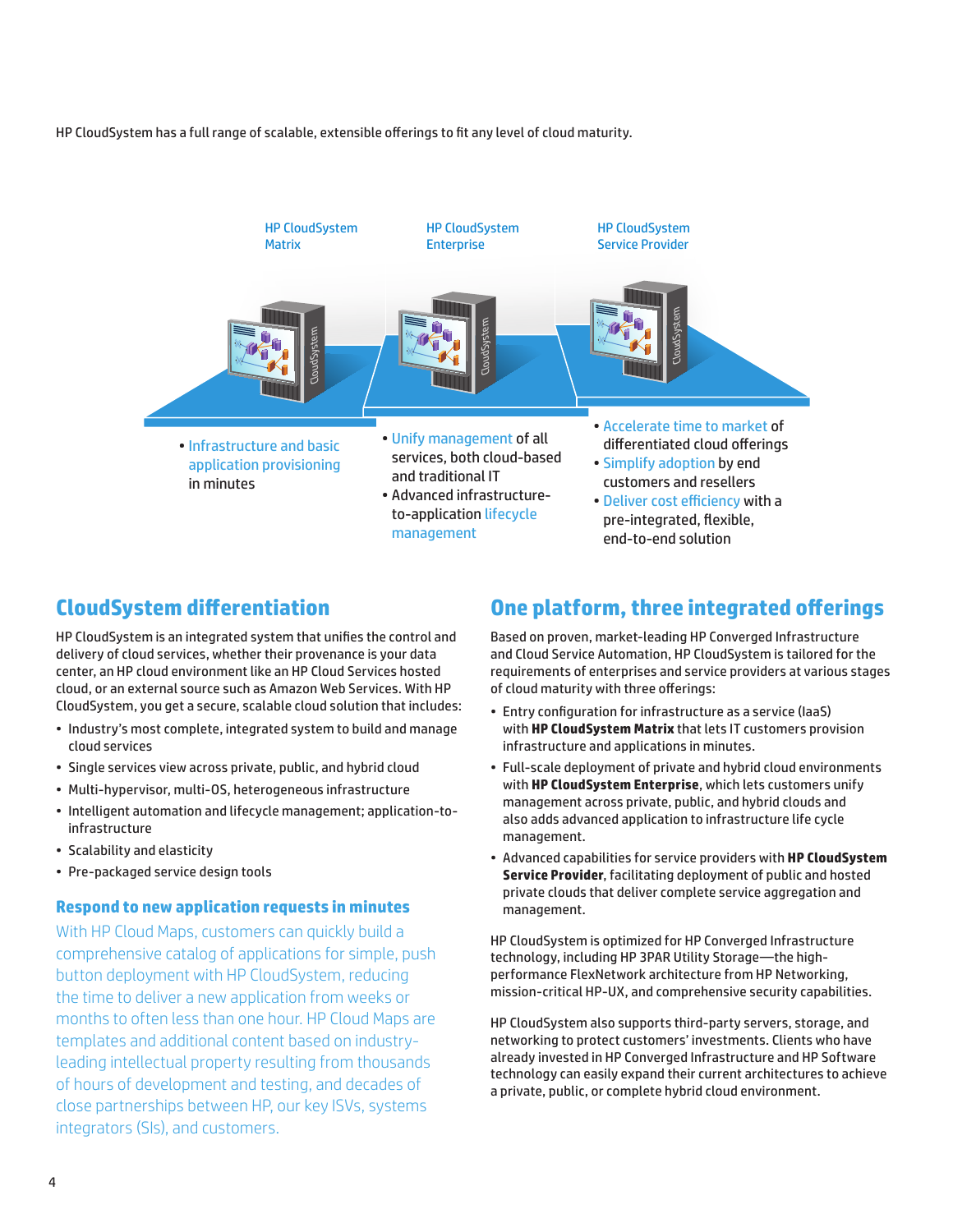# **The technology behind the cloud**

HP CloudSystem delivers broad application support and helps businesses package, provision, and manage cloud services to users regardless of where those services are sourced—whether its from the CloudSystem "on-premises" resources or from external clouds. Automated management capabilities help ensure that performance, compliance, and cost targets are met by allocating private and public cloud resources based on a client's pre-defined business policies. As a result, clients can create and deliver new services in minutes.

#### **CloudSystem extensions**

To meet a broad set of IT needs, you can extend HP CloudSystem's core capabilities with a flexible array of HP's proven software and hardware. Some of these extensions include:

#### • **HP Storage**

Customers familiar with utility storage can build out an HP CloudSystem using HP 3PAR technology for an advanced cloud infrastructure. Consider that four out of five service providers in the Gartner Magic Quadrant Leaders are HP 3PAR customers.

#### • **HP TippingPoint and ArcSight security**

The industry's most comprehensive security detection and protection, spanning applications as well as cloud, virtual, and physical infrastructures.

#### • **HP Networking**

Cloud computing reshapes the way applications are deployed and consumed, which influences data center network designs. HP CloudSystem—together with our HP FlexNetwork solutions —can deliver a unified, open, cloud-optimized data center network design reducing workload mobility transit time by 80 percent and doubling VM application performance.

#### • **Mission-critical computing**

With solutions such as the Matrix Operating Environment for HP-UX.

#### • **HP Software**

HP Software (HP Operations Orchestration and SA with HP Server Automation) helps customers deploy a private cloud with HP CloudSystem. HP Application Lifecycle Management customers can accelerate application development with a test/dev private cloud environment on HP CloudSystem.

# **HP helps get you to the cloud**

No matter where you begin, HP provides you with a clear path to the cloud, a path that makes the most of your existing infrastructure while protecting your previous technology investment.

HP CloudSystem is a powerful solution to bring your legacy system forward, transform virtual assets into fully automated hybrid cloud environments, and enable an agile set of service delivery capabilities across all IT domains. Here are some common paths:

- If you have already invested in HP Converged Infrastructure technology, such as HP BladeSystem, you can easily use HP CloudSystem Matrix Conversion Service to expand your current architecture into a private, public, or hybrid cloud environment.
- HP VirtualSystem delivers the fastest time to value for virtualization and is designed to support workloads for medium to large enterprise organizations. All HP VirtualSystem models can coexist in an HP CloudSystem environment. HP VirtualSystem VS3 and VS2 are blade solutions and can be upgraded to HP CloudSystem, protecting your initial investment.

## **HP CloudSystem Matrix software**

For customers already taking advantage of virtualization and are ready to continue down the path to the cloud, the new CloudSystem Matrix software lets you build a cloud within a day, enabling you to create your service catalog. It provides a complete IaaS implementation for virtual environments with a service designer, a self-service portal for IT, and automated provisioning and capacity planning. This customer-installable software runs on any server supported by VMware and Microsoft Hyper-V, from HP or other vendors. A trial version is available for download.

#### **HP CloudSystem is easily expanded with extensions that add software and hardware capabilities.**

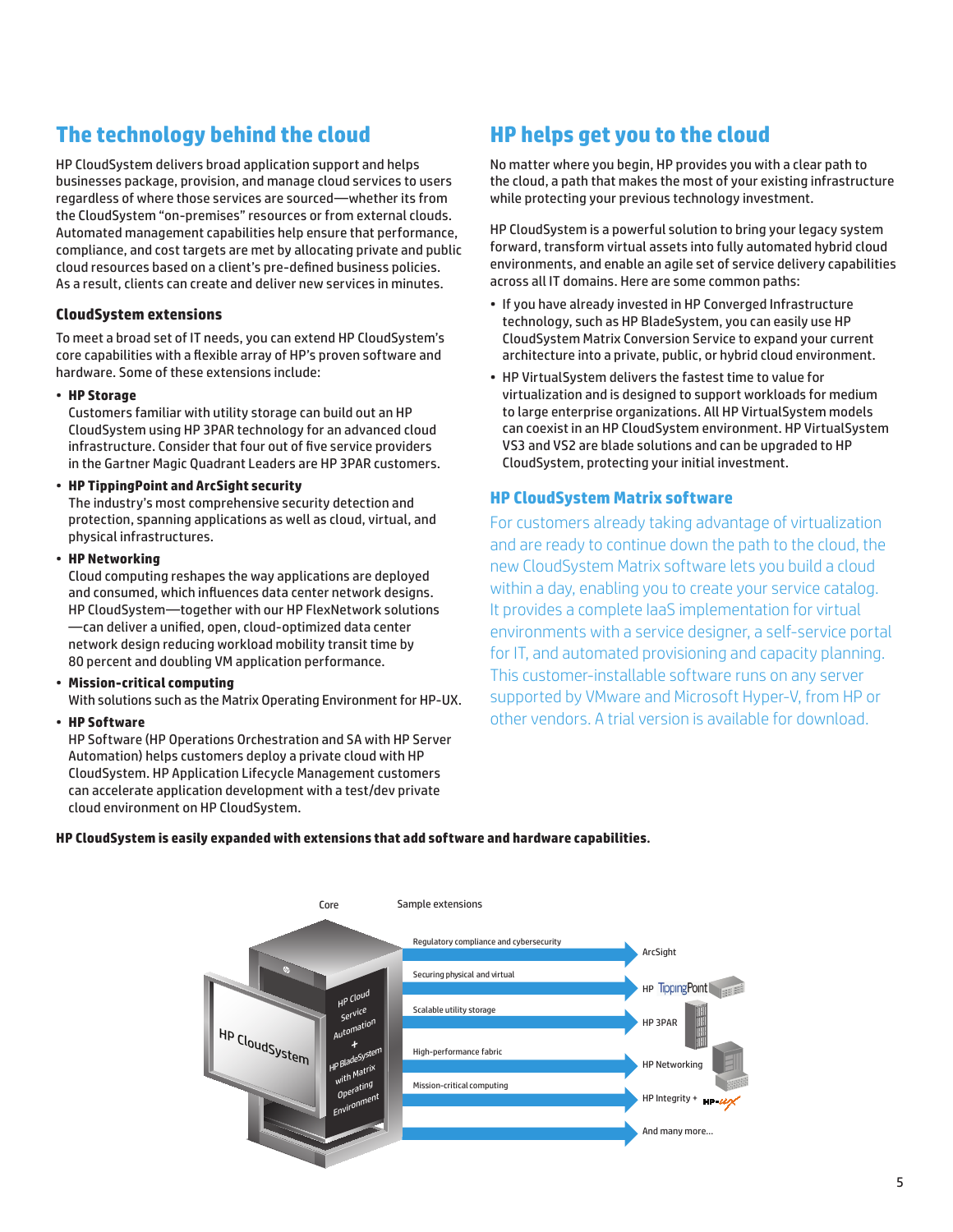# **Expertise behind the cloud with CloudSystem services**

HP offers HP Cloud Consulting Services, HP Education Services, and HP Support Services for CloudSystem—including HP CloudStart to fast track building a private cloud in 30 days. HP CloudSystem Matrix Conversion Service helps transition current BladeSystem environments to CloudSystem Matrix while implementation services prepare CloudSystem for service creation. Among the key services are:

#### • **HP Cloud Consulting and Implementation Services**

Cloud planning, design, and implementation services —including HP CloudStart Services—help your organization employ HP CloudSystem in a hybrid delivery model and as a fully operational cloud solution aligned to business needs. HP experts help with people, process, and technology transformation for faster cloud adoption.

#### • **HP Converged Cloud Workshop**

This workshop focuses on the key success factors and components required to develop a cloud solution, building consensus among stakeholders, and helping them understand the implications for the business and IT. During the one-day workshop, using highly visual displays, senior HP consultants cover topics such as cloud concepts, architecture, and key technologies—including CloudSystem. Other topics include the service portfolio, management, financials, governance, and more.

#### • **HP CloudSystem Matrix Conversion Service**

This conversion is a BladeSystem-to-private-cloud upgrade service that helps make the most of your current investment. This offering transforms your current BladeSystem infrastructure into an automated, private cloud environment. Additional HP cloud services can help build upon that foundation and expand your HP BladeSystem platform into a hybrid, multi-sourced HP CloudSystem infrastructure.

#### • **HP CloudSystem Enablement Services**

These services include a pre-defined, pre-scoped, standardized, time-bounded set of short-term consulting and integration services to help build your organization's first HP CloudSystembased cloud solutions.

#### • **HP Financial Services**

A range of financial offers is available for clients building private cloud deployments, as well as for service providers building a public cloud infrastructure who want to minimize capital requirements. HP can combine its cloud offerings with financial offerings from HP Financial Services to help clients realize their financial goals in parallel with their pursuit of innovation to drive business growth.

## **HP CloudStart—your private cloud up and running in 30 days, integrated into your environment**

The fast-track on-ramp to the cloud, HP CloudStart is a fixed-price, fixed-scope HP Services solution that allows you to start delivering services from a private cloud within 30 days. Based on HP CloudSystem Matrix, HP CloudStart provides all the services to set up your first private cloud service catalog, with up to four services integrated into your enterprise environment, including backup and security. Besides having an HP CloudSystem tuned to your environment, you also get best practice guidance in deploying, customizing, and executing your long-term cloud vision, as well as workshops and services to help your organization fully realize the business promise of private cloud computing. There's no faster or easier route to the cloud.

## **About HP**

Cloud is a key technology that allows IT to increase agility and speed, and allow service providers to drive top-line growth. Cloud adoption will accelerate only when a complete, integrated system delivers a set of cloud fundamentals. As a part of HP Converged Cloud architecture, clients have a simplified, integrated architecture that is easier to manage and provides flexibility and portability between private, public, and managed clouds. No matter where you begin, HP provides you with a clear path to the cloud. HP provides this complete, integrated system—with HP CloudSystem—that enables enterprises and service providers to build and manage services across private, public, and hybrid cloud environments.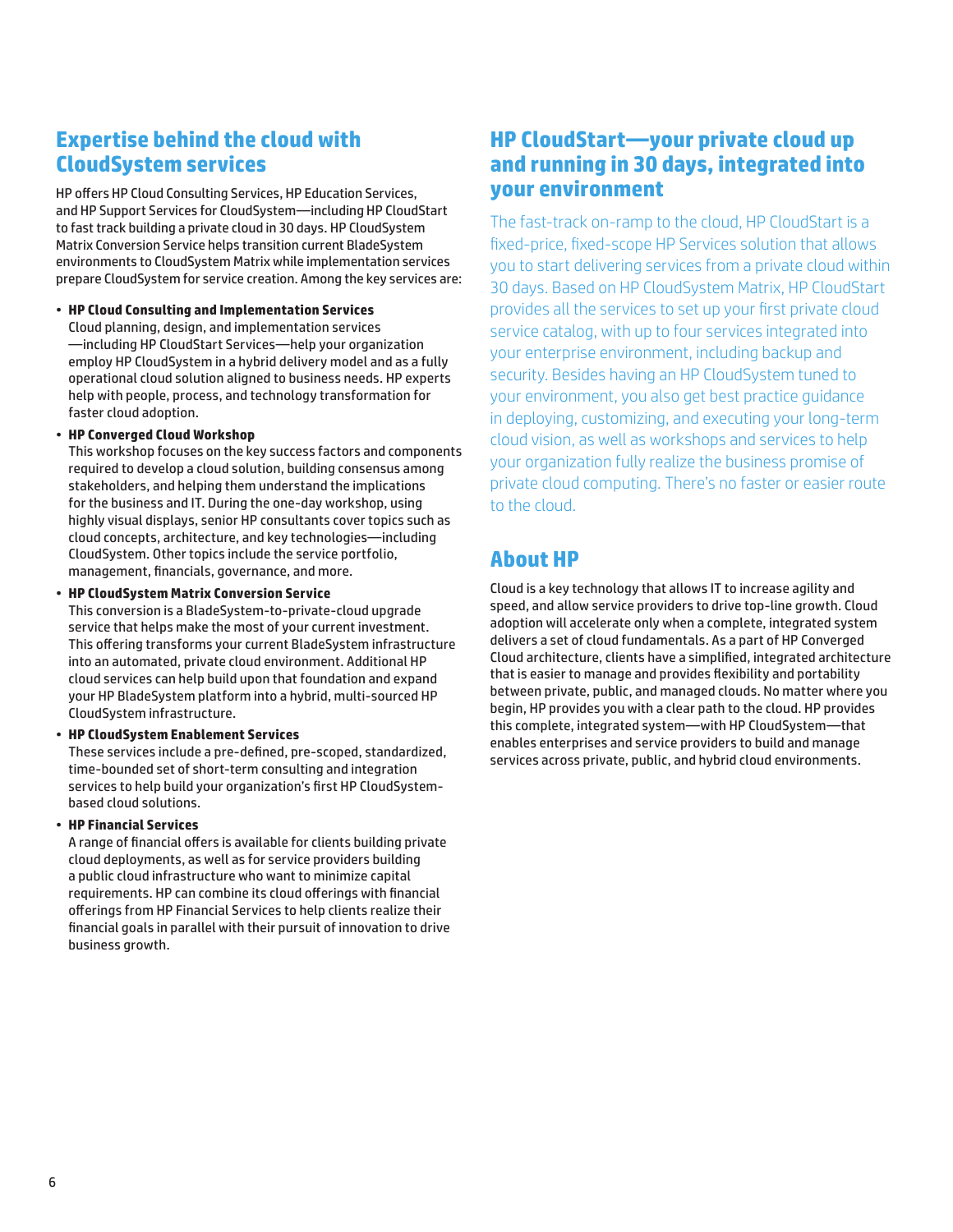# **Q and A about HP CloudSystem**

## **Q: What makes HP CloudSystem better?**

HP CloudSystem is unmatched by any other vendor. Compared to other cloud "solutions," HP CloudSystem offers you:

• **True integration**

HP CloudSystem is a truly integrated solution to build and manage services across public, private, and hybrid clouds.

• **Unmatched choice**

HP CloudSystem is a proven offering that supports both your physical and virtual infrastructures, leading hypervisors, multiple operating systems, heterogeneous infrastructure, and a broad ecosystem of application partners.

- **Unmatched management and automation** HP CloudSystem offers automated provisioning, monitoring, compliance, and governance across applications, services, and infrastructure.
- **Unmatched technology**

HP CloudSystem gives you HP's powerful Converged Infrastructure and automation software integrated in one offering.

• **Unmatched customer experience**

With HP CloudSystem, you get one product that addresses your hybrid cloud requirements, plus the convenience and peace of mind provided by HP's legendary service and support.

Simply put, HP CloudSystem is the only cloud platform you'll ever need.

## **Q: Okay, how do I get started?**

Start by contacting HP. Your HP representative can help illustrate the benefits of cloud computing and supply more details about HP CloudSystem. Chances are good you already have much of the infrastructure needed to construct HP CloudSystem and you'll discover a variety of paths to take you the rest of the way to a fully realized hybrid cloud solution.

To learn more, visit **[hp.com/go/cloudsystem](http://www.hp.com/go/cloudsystem)**